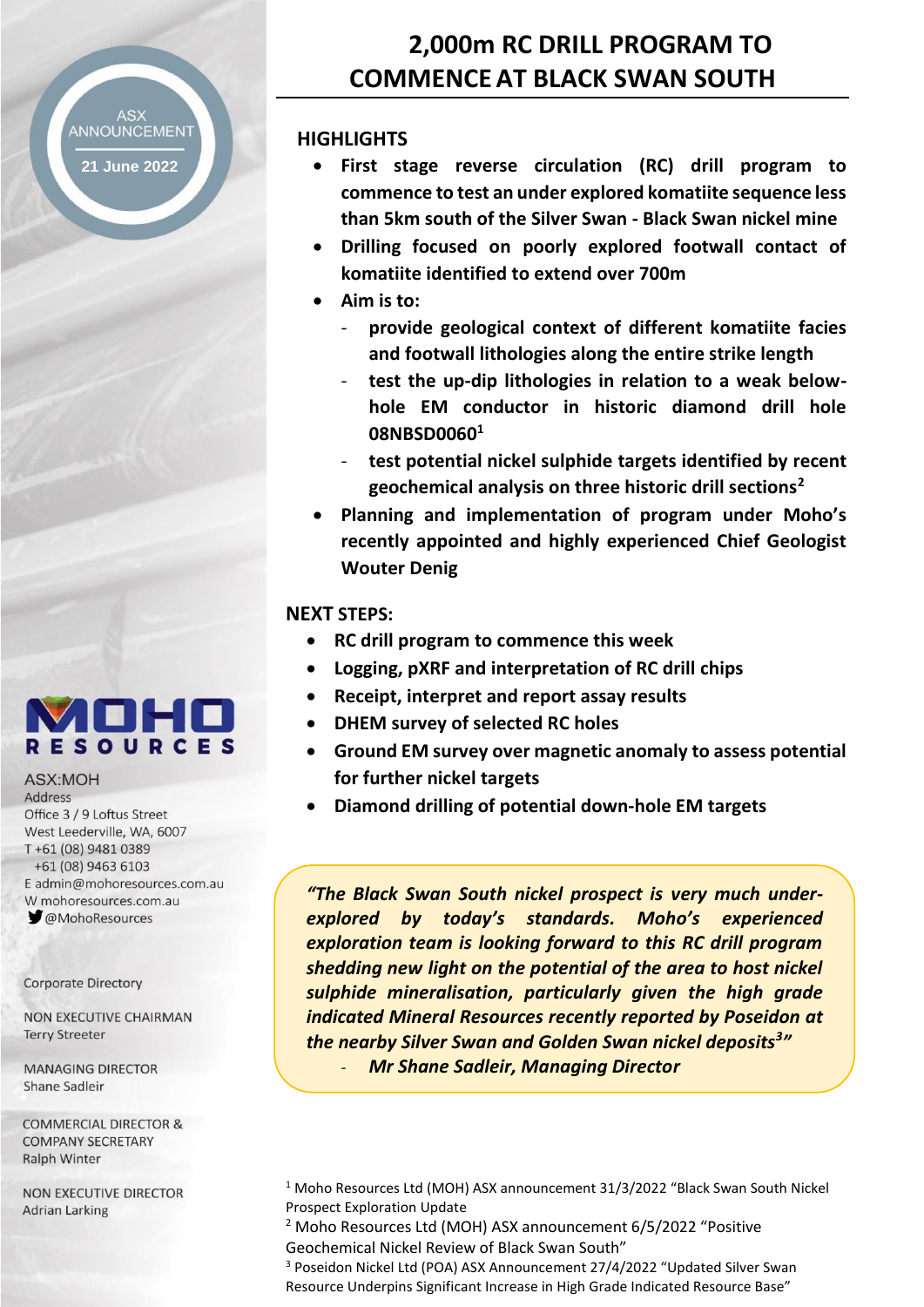**Moho Resources Limited (Moho or the Company) (ASX:MOH)** is pleased to advise that a first phase of Reverse Circulation (RC) drilling will commence this week at its 100% owned Black Swan South Nickel Prospect which is part of the regional Silver Swan North Project. The prospect is located on E27/623, about 4.5 km south of the Silver Swan nickel mine and approximately 40 km NNE of Kalgoorlie (Figure 1). The Black Swan South Nickel Prospect is a zone of ultramafic rocks identified from historical drilling, south of the Silver Swan nickel mine. The prospect is associated with a prominent, elliptical shaped magnetic anomaly, approximately 600 m long and bound on its western side by an interpreted major, NW trending structure.

An evaluation of the historic geochemical assay data by Moho's Geochemical Consultant, Richard Carver of GC Xplore Pty Ltd has identified geochemical targets prospective for nickel sulphide mineralisation for drill testing.



*Figure 1: Location of Black Swan South nickel prospect in relation to Moho's Silver Swan North Project*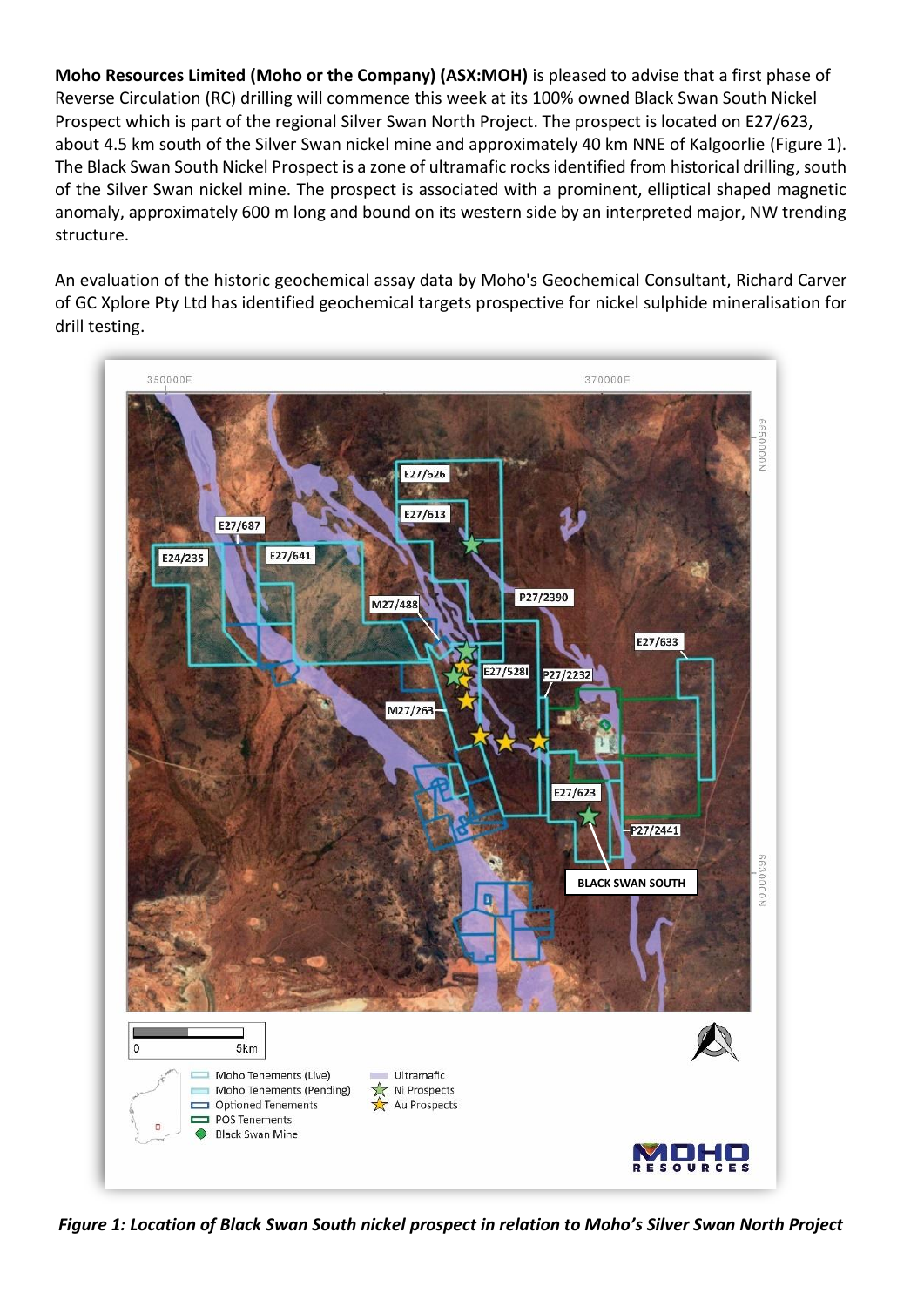# **Exploration Program:**

Moho has planned 2000m of RC drilling in 12 drill holes varying from 110m to 200m deep to test for the presence of nickel sulphides and validate the foot wall contact of a komatiite unit present on E27/623 (Figure 2). At least three of the deeper holes will be cased with PVC to facilitate a future downhole EM survey.



*Figure 2: Proposed RC drillholes to test geochemical targets near interpreted basal contact and up-dip lithologies of down-hole EM target near base of diamond hole 08NSBD0060 at Black Swan South Nickel Prospect. Image is 1VD magnetic intensity*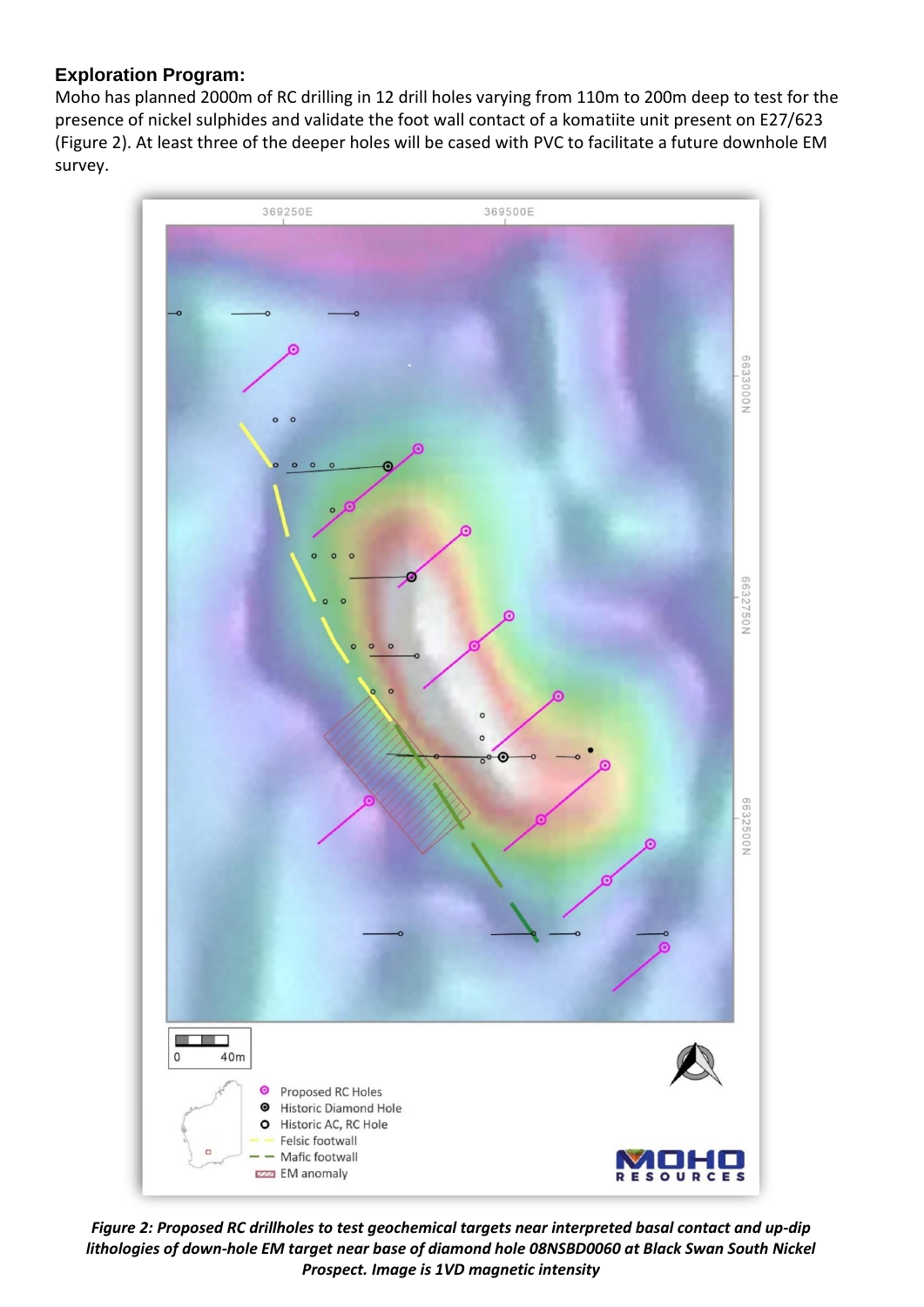#### **Next steps:**

- RC drill program to commence this week
- Logging, pXRF and interpretation of RC drill chips
- Receipt and report assay results
- DHEM survey of selected RC holes
- Ground EM survey over magnetic anomaly to assess potential for further nickel targets
- Diamond drilling of potential down-hole EM targets

### **Appointment of Chief Geologist:**

On 6<sup>th</sup> June 2022 Moho appointed Mr Wouter Denig as Chief Geologist. Wouter holds 30 years mineral exploration experience and was previously employed with Codrus Minerals as Chief Geologist, overseeing exploration targeting across Silver Swan South and Red Gate projects in WA. Prior notable employment includes time spent in exploration leadership positions with companies such as Western Areas, IGO, MPI & Polaris Metals exploring for nickel sulphides, base metals and gold throughout WA. Wouter holds a Master's Degree Geology Major in Structural Geology.

#### **Moho's Interest in Silver Swan North Tenements**

Moho is the 100% registered owner of granted tenements M27/263, E27/528, E27/626, P27/2232, P27/2390, P27/2441, P27/2456, E27/613, E27/623 and E27/633 and applications for E27/641, , E24/235 and E27/687 all of which comprise the Silver Swan North Project. The Company has also signed option agreements to acquire M27/488, P27/2200, P27/2216, P27/2217, P27/2218, P27/2226 and P27/2229 (Figure 1).

In October 2021, Moho entered into a binding Heads of Agreement with Yandal Resources Ltd (Yandal)<sup>4</sup>. Under the Agreement, which is still subject to due diligence conditions, in exchange for a 1.0% Net Smelter Royalty, Moho will acquire from Yandal the exclusive right to access, explore for, own, mine, recover, process and sell all nickel, copper, cobalt and Platinum Group Elements extracted from the and associated minerals on 15 granted mining tenements held by Yandal. The Company will also vend four mining tenements under option and a tenement application to Yandal while retaining the rights for nickel and NSR gold royalties. The deal is the final stages of being finalised with final paperwork due to be lodged with the DMIRS shortly.